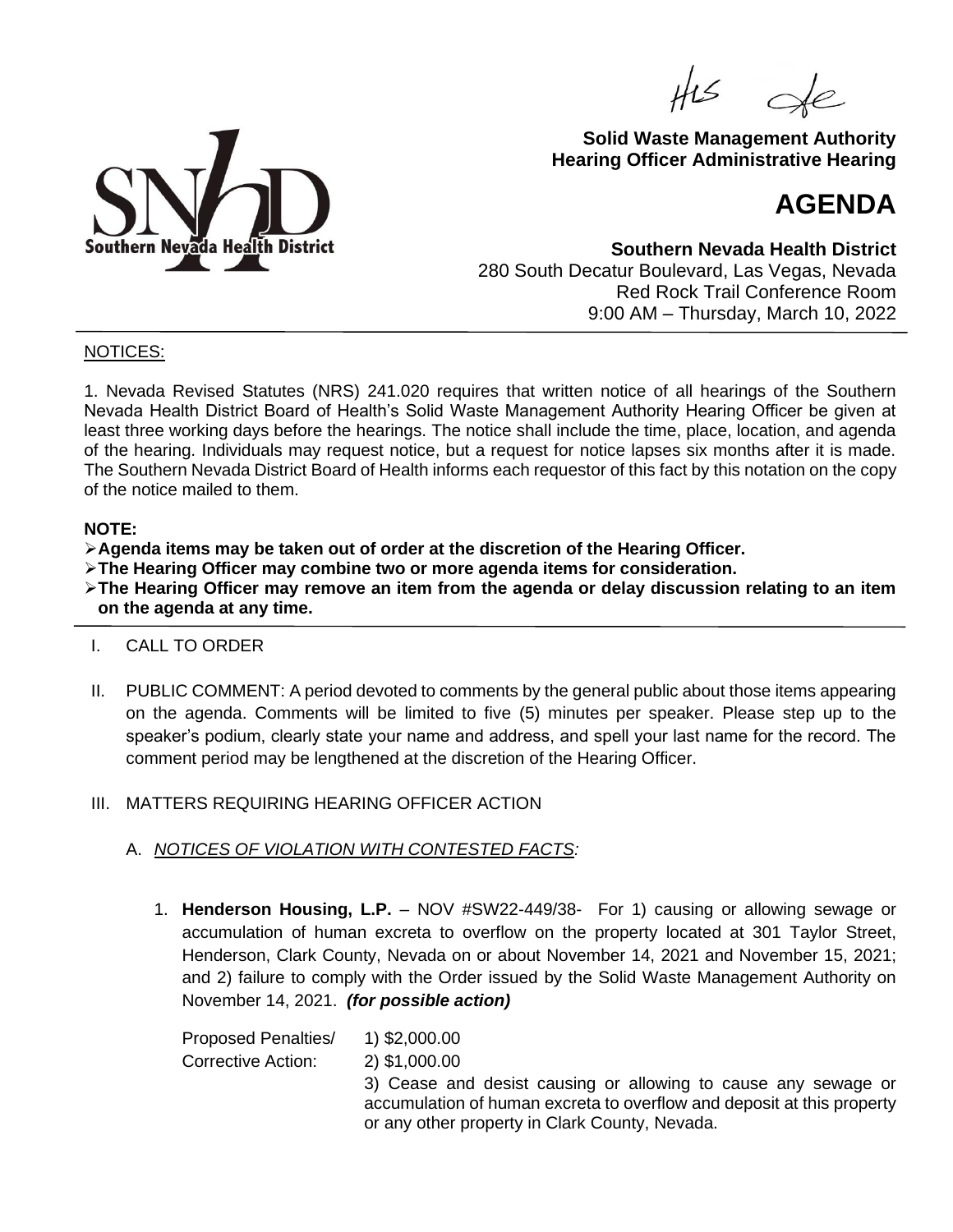2. **Stephanie Gonzalez** – NOV #SW22-086/N7- For 1) operating a disposal site in Clark County, Nevada, without a permit issued by the solid waste management authority on or about July 22, 2021; and 2) placing, depositing or dumping or causing to be placed, deposited or dumped solid waste upon the property located at 4014 South Rainbow Boulevard, Clark County, Nevada on or about July 22, 2021. *(for possible action)*

| <b>Proposed Penalties/</b> | 1) \$1,000.00                                                                                                                                                                                  |
|----------------------------|------------------------------------------------------------------------------------------------------------------------------------------------------------------------------------------------|
| <b>Corrective Action:</b>  | 2) \$1,000.00                                                                                                                                                                                  |
|                            | 3) Cease and desist operating a solid waste disposal site without a<br>permit issued by the solid waste management authority at this location<br>or anywhere else in Clark County, Nevada.     |
|                            | 4) Cease and desist placing, depositing, or dumping or causing to be<br>placed, deposited or dumped solid waste upon property other than<br>property designated or set aside for such purpose. |

3. **Avonne J. Atkinson** – NOV #SW22-103/56- For 1) operating a disposal site in Clark County, Nevada, without a permit issued by the solid waste management authority on or about July 26, 2021; and 2) placing, depositing or dumping or causing to be placed, deposited or dumped solid waste upon the property located at 4350 North Nellis Boulevard, Clark County, Nevada on or about July 26, 2021. *(for possible action)*

Proposed Penalties/ 1) \$1,000.00 Corrective Action: 2) \$1,000.00

3) Removal and proper disposal of waste.

4) Cease and desist operating a solid waste disposal site without a permit issued by the solid waste management authority at this location or anywhere else in Clark County, Nevada.

5) Cease and desist placing, depositing, or dumping or causing to be placed, deposited or dumped solid waste upon property other than property designated or set aside for such purpose.

4. **Greenspot MHC, LLC** – NOV #SW22-373/G4- For 1) causing or allowing sewage or accumulation of human excreta to overflow on the property located at 2537 North Las Vegas Blvd, North Las Vegas, Clark County, Nevada on or about November 30, 2021; and 2) failure to comply with the Order issued by the Solid Waste Management Authority on November 30, 2021. *(for possible action)*

| <b>Proposed Penalties/</b> | 1) \$1,000.00                                                                                                                                                                              |
|----------------------------|--------------------------------------------------------------------------------------------------------------------------------------------------------------------------------------------|
| Corrective Action:         | 2) \$1,000.00                                                                                                                                                                              |
|                            | 3) Cease and desist causing or allowing to cause any sewage or<br>accumulation of human excreta to overflow and deposit at this property<br>or any other property in Clark County, Nevada. |
|                            | 4) Provide receipts and/or invoices of any and all plumbing work done<br>within the property by a certified, licensed plumber or plumbing<br>company within thirty (30) days.              |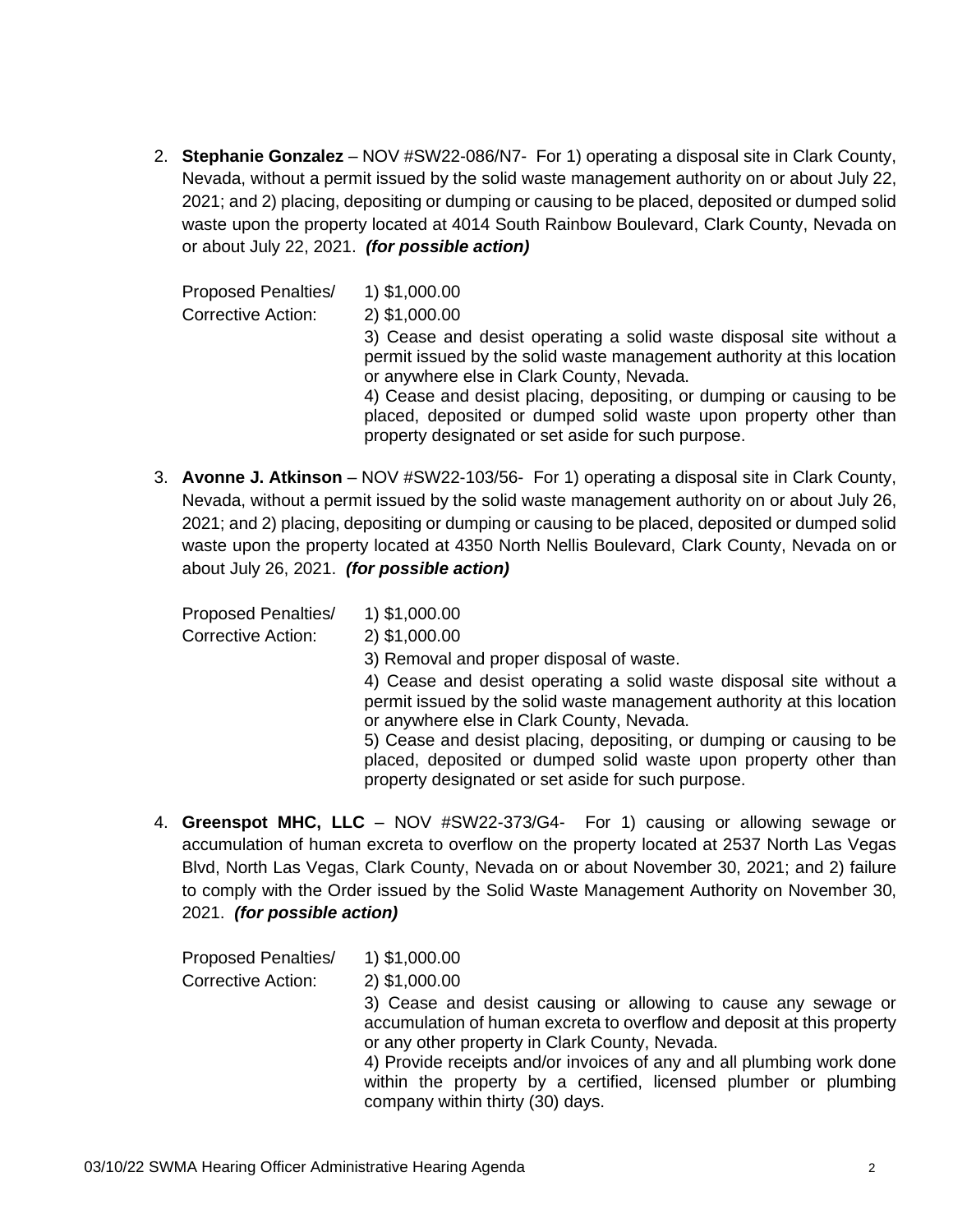- B. *NON-CONTESTED NOTICES OF VIOLATION: The Hearing Officer may approve or disapprove the agreed resolution. Upon disapproval of the agreed resolution, the Hearing Officer will set a date for the hearing of any such Notice of Violations.*
	- 1. **Republic Silver State Disposal, Inc. dba Republic Services of Southern Nevada** NOV #SW22-156/P9- For 1) operating or authorizing the operation of a Solid Waste Management Facility outside of the approved conditions of the Solid Waste Management Permit issued by the Solid Waste Management Authority on or about August 12, 2021; and 2) failure to comply with the Order issued by the Solid Waste Management Authority on August 12, 2021. *(for possible action)*

Penalty: 1) \$3,000.00 2) \$1,000.00 3) Immediately cease and desist operating outside of the plans approved for the design and operation of the permit issued on September 11, 2018. 4) Cease and desist operating a solid waste disposal site outside of the conditions approved in the permit issued by the Solid Waste Management Authority at this location or anywhere else in Clark County, Nevada.

#### C. *NOTICES OF VIOLATION – FURTHER PROCEEDINGS:*

None.

# IV. REPORT TO HEARING OFFICER

None.

- V. PUBLIC COMMENT: A period devoted to comments by the general public, if any, and discussion of those comments, about matters relevant to the Solid Waste Management Authority, Hearing Officer's jurisdiction will be held. No action may be taken upon a matter raised under this item of this Agenda until the matter itself has been specifically included on an agenda as an item upon which action may be taken pursuant to NRS 241.020. Comments will be limited to five (5) minutes per speaker. Please step up to the speaker's podium, clearly state your name and address, and spell your last name for the record. The comment period may be lengthened at the discretion of the Hearing Officer.
- VI. ADJOURNMENT
- VII. **THIS AGENDA HAS BEEN PUBLICLY NOTICED** on the Southern Nevada Health District's Website at [https://www.snhd.info/meetings,](https://www.snhd.info/meetings) <https://www.snhd.info/publicnotices> and the Nevada Public Notice website at [https://notice.nv.gov,](https://notice.nv.gov/) and a copy will be provided to any person who has requested one via U.S mail or electronic mail. All meeting notices include the time of the meeting, access instructions, and